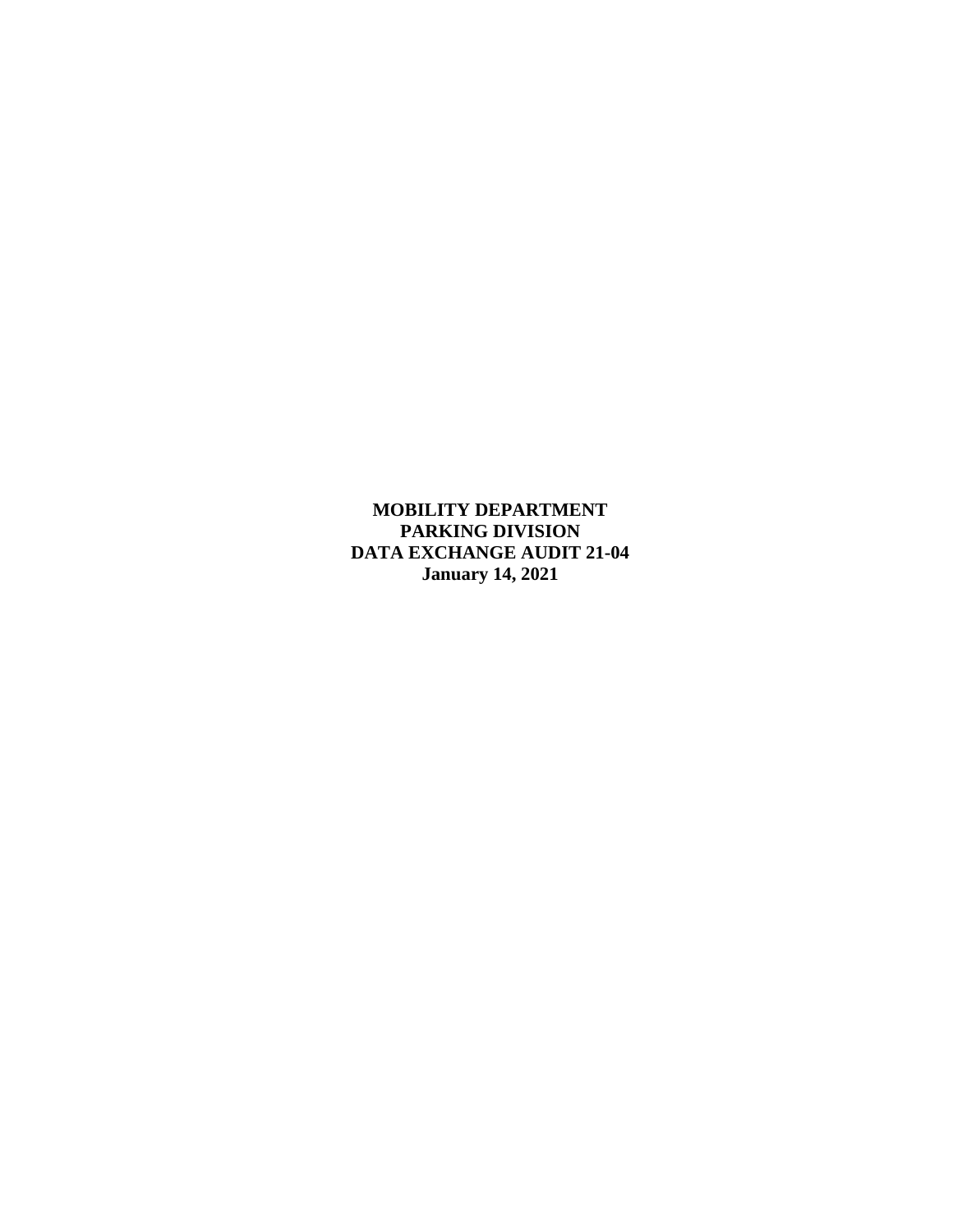# **CITY OF TAMPA**



**Jane Castor, Mayor**

**Internal Audit Department**

**Christine Glover, Internal Audit Director**

January 12, 2021

Honorable Jane Castor Mayor, City of Tampa 1 City Hall Plaza Tampa, Florida

RE: Contract No.: HSMV-0417-19 Memorandum of Understanding (MOU) – Data Exchange Audit 21-04

Dear Mayor Castor:

Attached is the Internal Audit Department's report on Mobility Department's Parking Division, Data Exchange Audit 21-04.

The internal controls governing the use and dissemination of personal data have been evaluated in light of the requirements of the MOU, and applicable laws and are adequate to protect the personal data from unauthorized access, distribution, use, modification, or disclosure. This includes both policies/procedures in place for personnel to follow and data security procedures/policies in place to protect personal data. Internal Audit certifies that the data security procedures/policies have been approved by a Risk Management IT Security Professional. All deficiencies/issues found during the audit have been corrected and measures enacted to prevent recurrence.

We thank the aforementioned management and staff for their cooperation and assistance during this audit.

Sincerely, /s/ Christine Glover

Christine Glover, MS, MBA, CIA, CFE, CGAP Internal Audit Director

cc: John Bennett, Chief of Staff Dennis Rogero, Chief Financial Officer Jean Duncan, Administrator of Infrastructure and Mobility Gina Grimes, City Attorney Vik Bhide, Mobility Director Russell Haupert, Chief Technology Officer Kelly Stephens, Parking Division Manager

**315 E. Kennedy Blvd** • **Tampa, Florida 33602** • **(813) 274-7159**

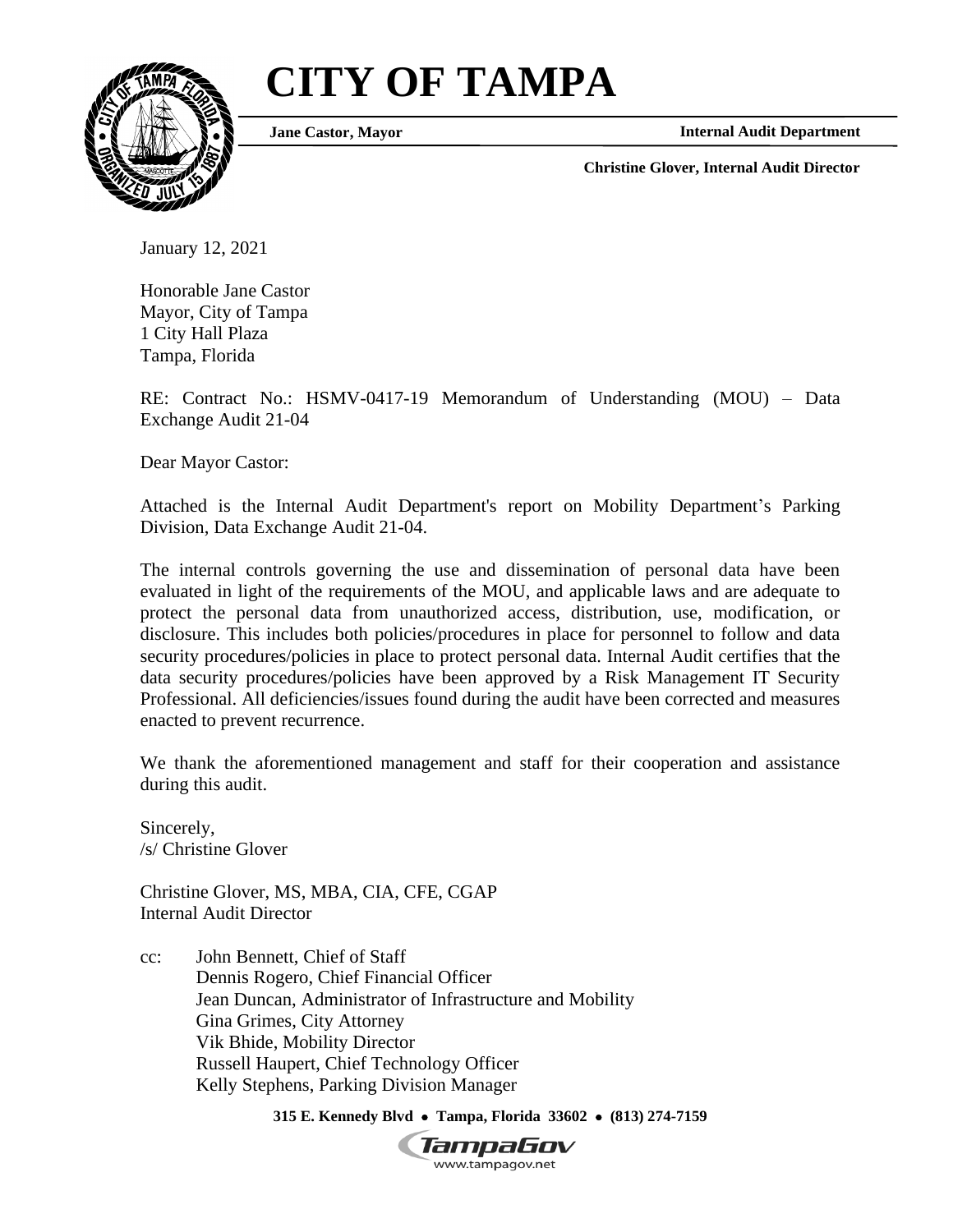## **MOBILITY DEPARTMENT PARKING DIVISION DATA EXCHANGE AUDIT 21-04**

/s/ Anthony Tiwari \_\_\_\_\_\_\_\_\_\_\_\_\_\_\_\_\_\_\_\_\_\_\_\_\_\_\_\_\_\_\_\_\_\_\_\_\_\_\_

Anthony Tiwari MAC, CISA Auditor

/s/ Christine Glover \_\_\_\_\_\_\_\_\_\_\_\_\_\_\_\_\_\_\_\_\_\_\_\_\_\_\_\_\_\_\_\_\_\_\_\_\_\_\_

Christine Glover, MS, MBA, CIA, CFE, CGAP Audit Director

/s/ Jane Castor \_\_\_\_\_\_\_\_\_\_\_\_\_\_\_\_\_\_\_\_\_\_\_\_\_\_\_\_\_\_\_\_\_\_\_\_\_\_\_

Honorable Jane Castor Mayor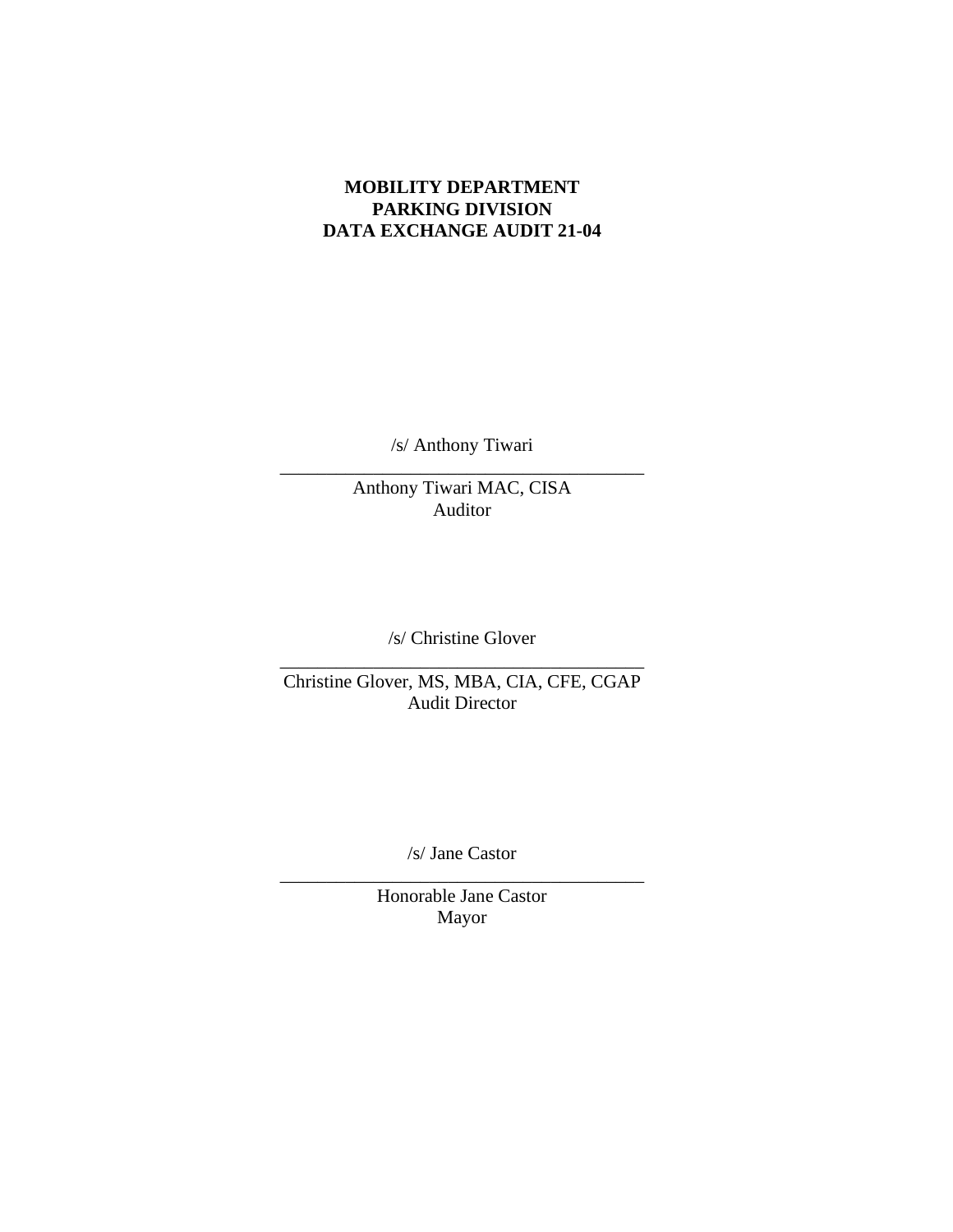#### **MOBILITY DEPARTMENT PARKING DIVISION DATA EXCHANGE AUDIT 21-04**

#### **BACKGROUND**

The Parking Division (Division) of the Mobility Department is responsible for the operation of all City of Tampa (City) public parking. The Division develops parking policy and specific facility expansion plans to serve the parking demand in the central business district and adjacent commercial areas. The Division's processes require an exchange of information; motor vehicle tag information is forwarded to the Florida Department of Highway Safety and Motor Vehicles (FLHSMV) and data is accessed from the Driver and Vehicle Information Database (DAVID).

Pursuant to Section VI., Compliance and Control Measures, Part A, Internal Control and Data Security Audit, of the HSMV-0417-19 Memorandum of Understanding (MOU) between the FLHSMV and the Division, adopted on September 6, 2018, continued access to personal data is contingent upon the Division having appropriate internal controls in place at all times to protect data received from the FLHSMV from unauthorized access, distribution, use, modification or disclosure. A resolution 2018-791 adopted and passed the requirements documented in the MOU.

#### **STATEMENT OF OBJECTIVES**

This audit was conducted upon the request from the Management of the Infrastructure and Mobility Department. The objectives of the audit were to assess that:

- 1. The Division has policy and procedure manuals documenting internal controls relating to prevent unauthorized access, distribution, use, modification, or disclosure of the FLHSMV data received.
- 2. The data security policies and procedures have been approved by a Risk Management Information Technology (IT) Security Professional.
- 3. The Transport Layer Security (TLS) version must use 1.2 or higher encryption protocols during transmission of FLHSMV data.
- 4. All the Division's employees are trained and made aware of information security best practices.
- 5. Security patches and updates are installed on the Division's computers in a timely manner.
- 6. A formal information security event reporting policy and procedure must be established.
- 7. A Disaster Recovery Plan for IT Infrastructure must be established to include the Division's systems that contain violations data.
- 8. Access to DAVID must be monitored on an ongoing basis to determine that it has been completed by the approved individual for the appropriate purpose.
- 9. A user access review, including privileged accounts, is consistently performed.
- 10. Users have the appropriate levels of access to applications in the scope of this review.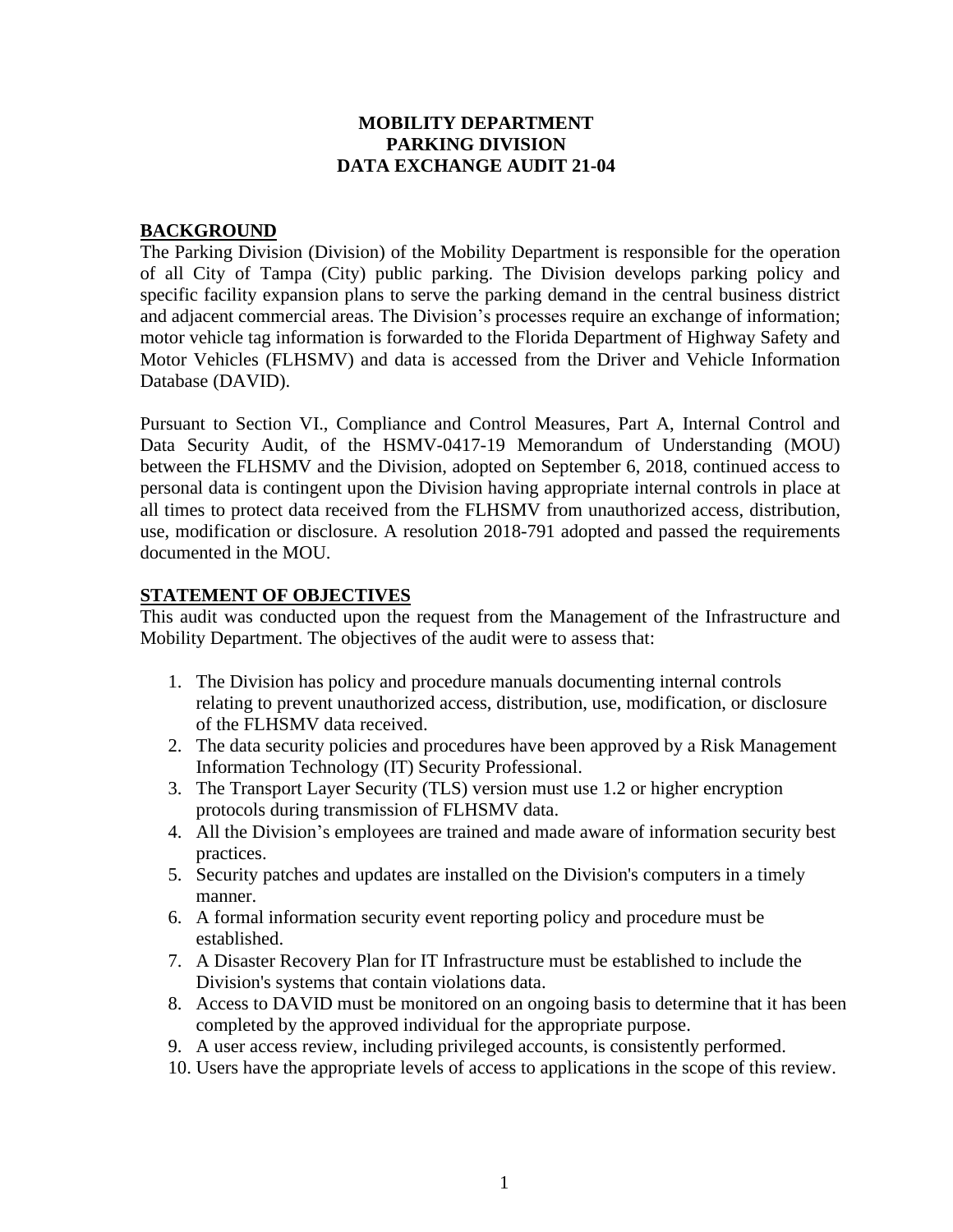## **STATEMENT OF SCOPE**

The audit period covered January 2019 through December 2020. Both qualitative and quantitative assessments were performed to determine whether the management and staff of the Division were fulfilling their stated duties and responsibilities in accordance with Section VI of the MOU. Original records as well as copies were used as evidence and verified through observation and physical examination.

### **STATEMENT OF METHODOLOGY**

We achieved our audit objectives by utilizing the following methods:

- 1. Conducted interviews with the Division and City's IT Department (T&I) to gain an understanding of internal controls over data exchange security.
- 2. Reviewed internal policy and procedures manuals to determine alignment to the standards in the International Organization for Standardization for Information Security Management (ISO 27001).
- 3. Performed a data reliability analysis to determine completeness and accuracy of system generated information.
- 4. Examined T&I's network diagram displaying the location of the Division's systems/applications.
- 5. Examined the results of the most recent system vulnerability testing performed.
- 6. Reviewed the results of a risk assessment for identifying, assessing, and monitoring network vulnerabilities.
- 7. Examined the latest anti-virus protection definitions installed on the Division's hardware.
- 8. Reviewed the report of the Division's employees that completed the required annual information security training.
- 9. Reviewed the process for applying timely security patches and updates to the Division's computers.
- 10. Reviewed the results of the third-party service provider's assessment with the Payment Card Industry Data Security Standard Requirements and Security Assessment Procedures (PCI DSS).
- 11. Reviewed the process for granting users access to in-scope applications.

#### **STATEMENT OF AUDITING STANDARDS**

We conducted this performance audit in accordance with generally accepted government auditing standards. Those standards require that we plan and perform the audit to obtain sufficient, appropriate evidence to provide a reasonable basis for our findings and conclusions based on our audit objectives. We believe that the evidence obtained provides a reasonable basis for our conclusions based on our audit objectives.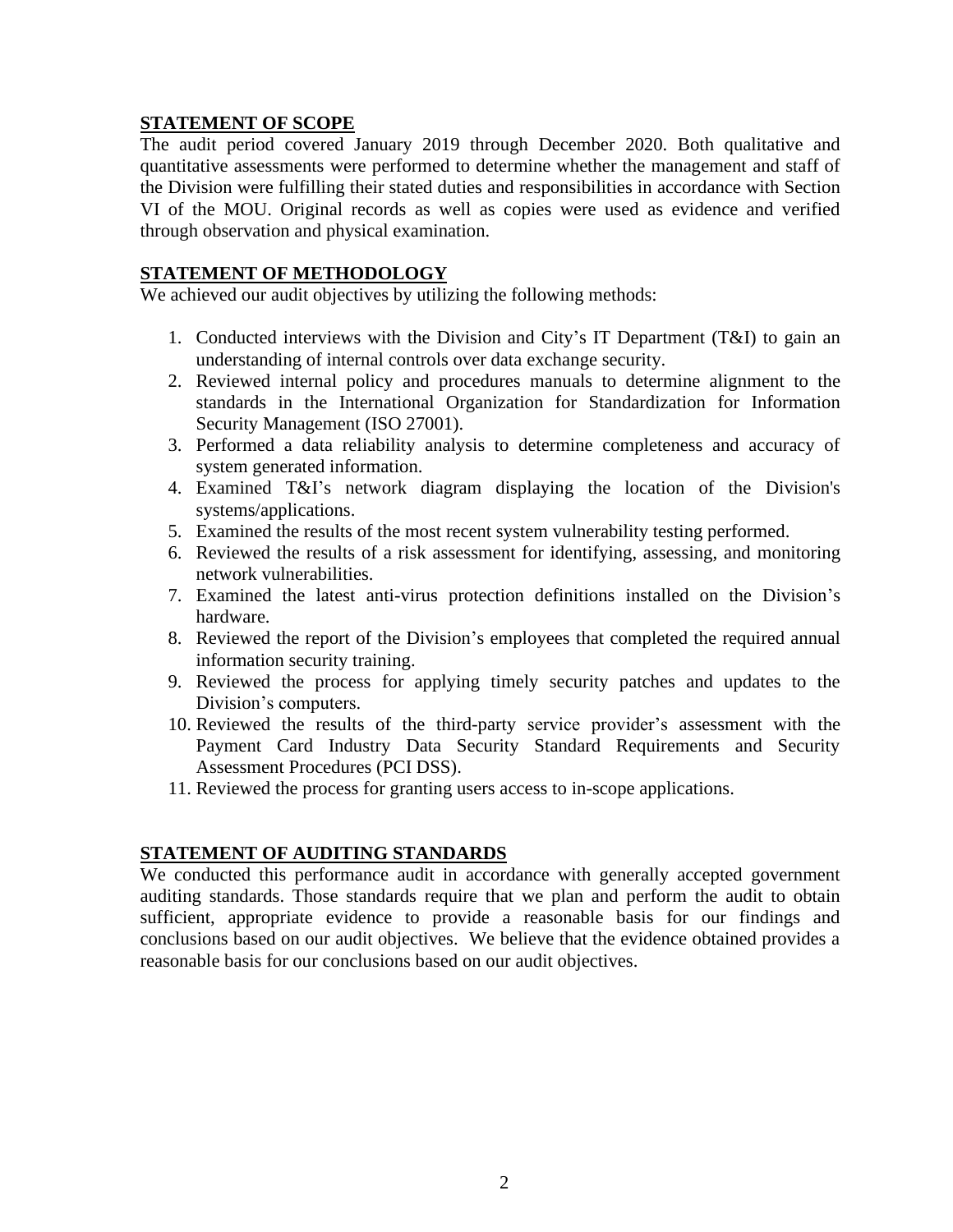## **AUDIT CONCLUSIONS**

Based upon the audit work performed, our conclusions are as follows:

- 1. The Division has policy and procedure manuals documenting internal controls relating to prevent unauthorized access, distribution, use, modification, or disclosure of the data received.
- 2. The data security policies and procedures have been approved by a Risk Management IT Security Professional.
- 3. The Transport Layer Security (TLS) version is currently 1.2 encrypted during transmission of FLHSMV data.
- 4. All the Division's employees are trained and made aware of information security best practices.
- 5. Security patches and updates are installed by T&I on the Division's computers in a timely manner.
- 6. A formal information security event reporting policy and procedure is established.
- 7. A Disaster Recovery Plan for IT Infrastructure is established to include the Division's systems that contain violations data.
- 8. Access to DAVID is not monitored on an ongoing basis to determine that it has been completed by the approved individual for the appropriate purpose.
- 9. A review of user access for all users, including privileged accounts, is not consistently performed.
- 10. Users did not have the appropriate levels of access applications in the scope of this review.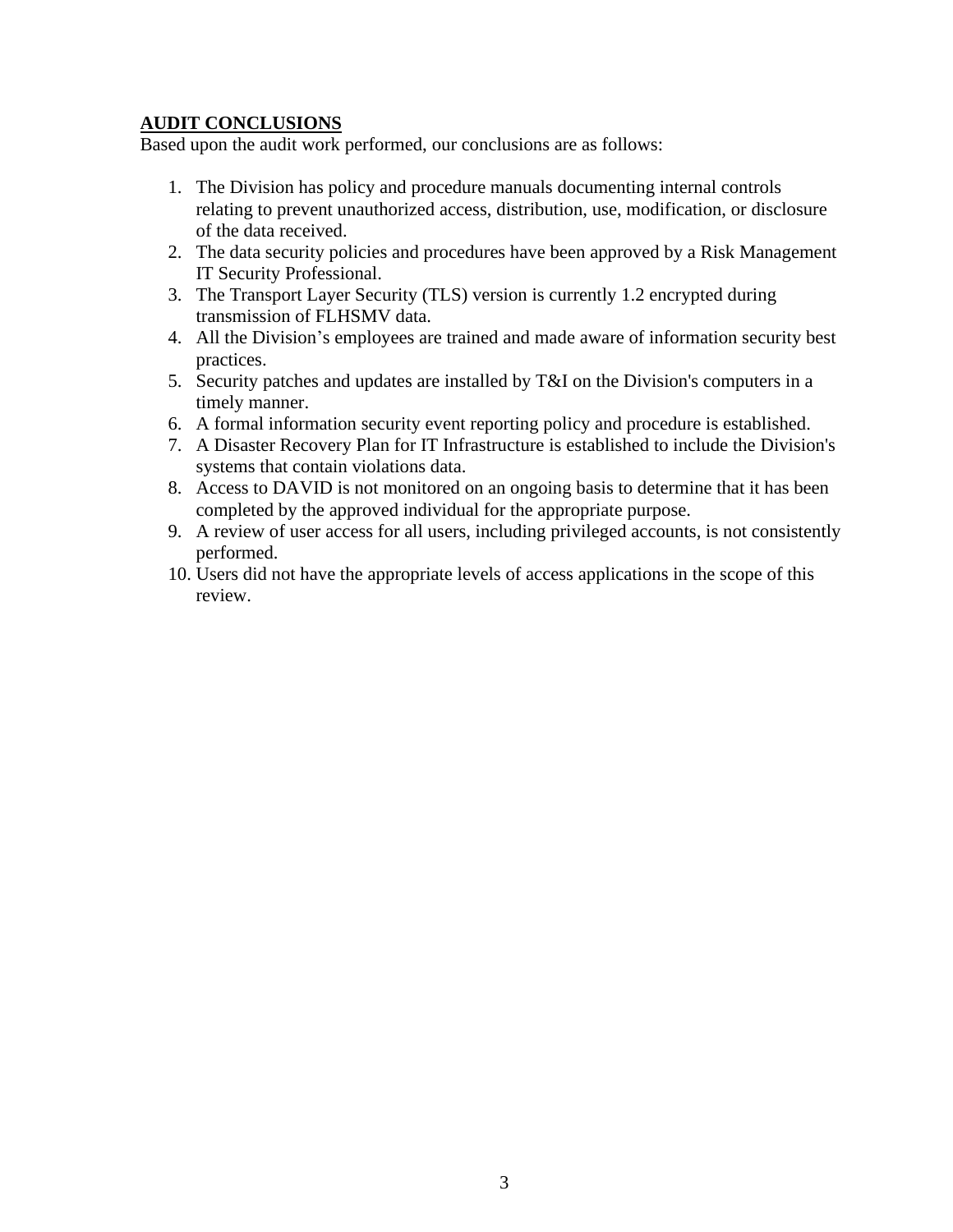## **INTERNAL MONITORING**

STATEMENT OF CONDITION: A Quarterly Quality Control Review Report of users must be performed in DAVID to determine that unauthorized access or misuse of information contained in the database has not occurred. For the audit period, the Division has not documented the required Quarterly Quality Control Review Report of users.

CRITERIA: According to the MOU Section VI. Compliance and Control Measures, Subsection A. states that a Quarterly Quality Control Review Report must be completed within 10 days after the end of each quarter and maintained for two years.

CAUSE: The Division does not have a documented policy and procedure in place to perform a Quarterly Quality Control Review of the users in DAVID.

EFFECT OF CONDITION: Unauthorized access or misuse of information contained in the system can occur potentially causing loss of access to DAVID.

RECOMMENDATION 1: Division management should work with T&I to develop a policy and procedure to perform and document a Quarterly Quality Control Review Report each quarter to monitor compliance with the MOU. The following must be included in the Quarterly Quality Control Review Report:

- 1. A comparison of the DAVID users by agency report with the agency user list.
- 2. A listing of any new or inactivated users since the last quarterly quality control review.
- 3. Documentation verifying that usage logs has been internally monitored to ensure proper, authorized use and dissemination.

MANAGEMENT RESPONSE: Management agrees with Internal Audits findings and recommendations.

A review of users was performed by the On-Street Supervisor, on 12/29/20. The On-Street Supervisor is the current administrator of DAVID for Parking. All active users accounts were verified to be current Parking Division employees in DAVID. All previous inactive user accounts access was verified as still inactive in DAVID.

Going forward, the On-Street Supervisor will be meeting with the T&I Applications Systems Analyst once a quarter to conduct the required Quarterly Control Review Report of users. They will then report the findings to the Parking Chief of Operations, and the Parking Division Manager. The reports will be then be electronically stored for two years.

Parking will begin working with T&I to develop a Division Standard Operating Procedure (SOP) on the DAVID Quarterly Control Review process. The policy will include the three recommended information areas that Internal Audit has suggested.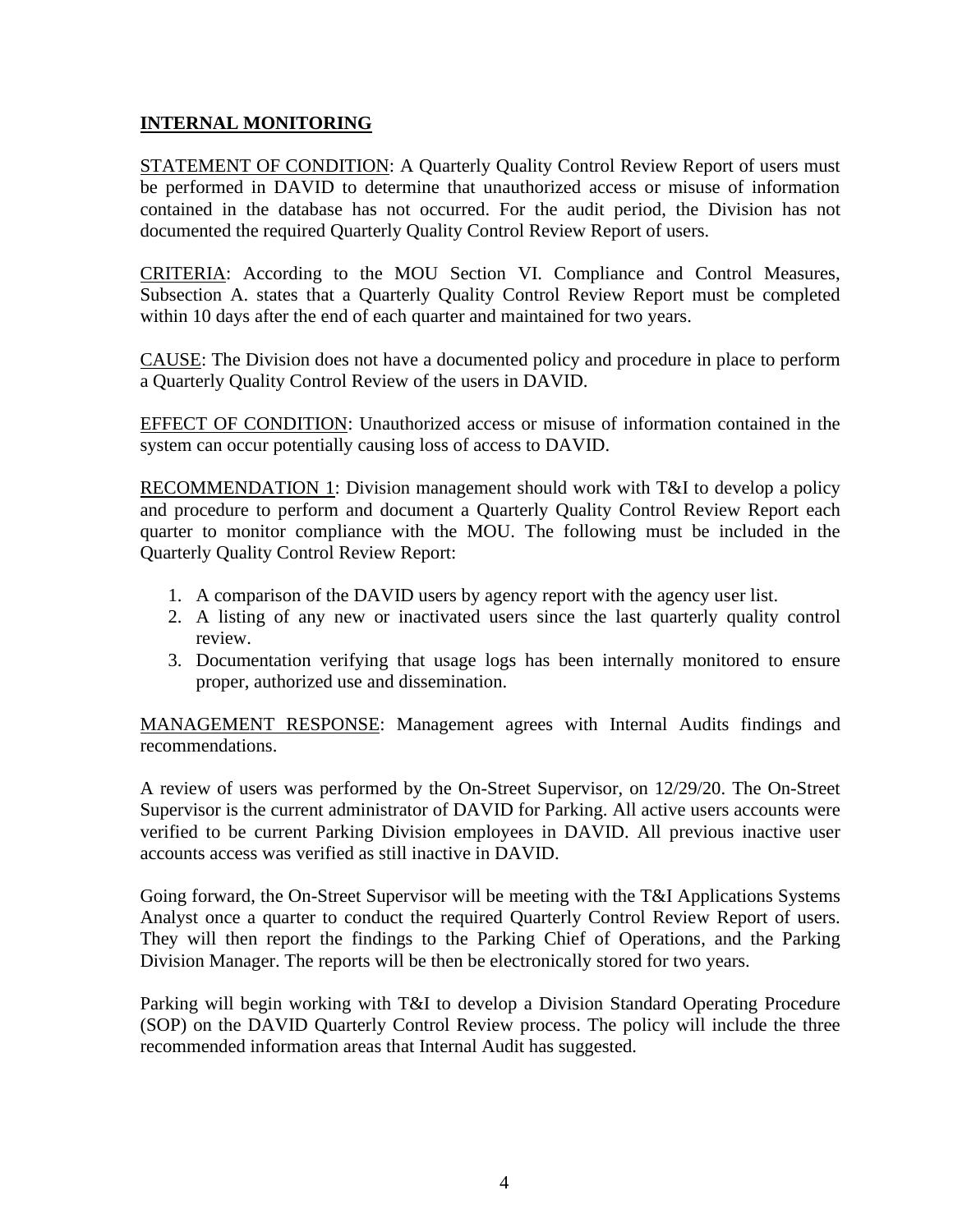TARGET IMPLEMENTATION DATE: Audits will be conducted once a quarter as required in the MOU. These audits will be conducted on a calendar year schedule instead of a fiscal year schedule. The 1<sup>st</sup> quarter audit for 2021 will be due April 1<sup>st</sup>.

The Division will need at least 45 days to create, review, and approve a SOP for the Quarterly Quality Control Review Report. This should be ready by February 19, 2021.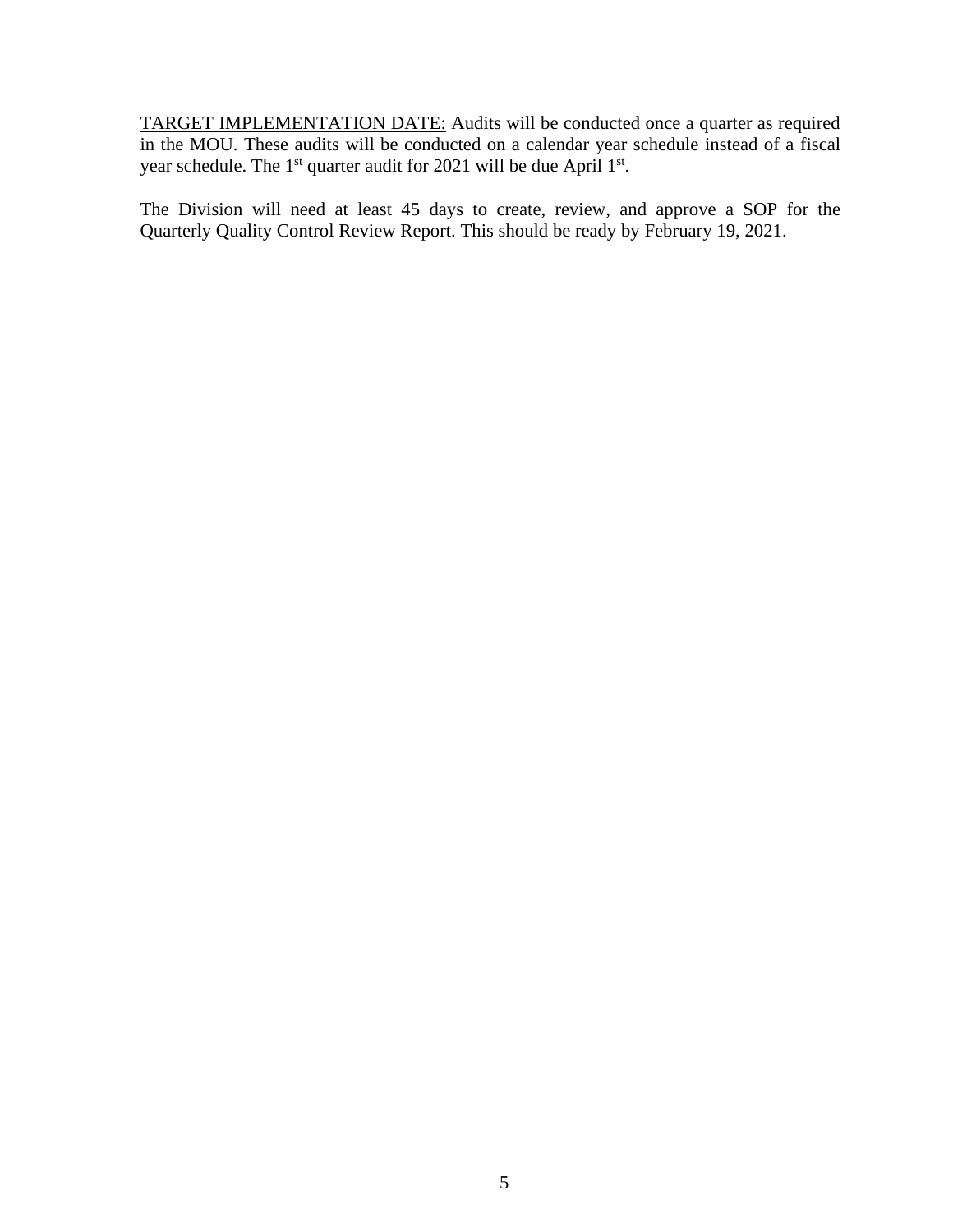## **PRIVILEGED ACCESS**

STATEMENT OF CONDITION: The Division uses T2 Parking Systems (T2), a third-party hosted software application, to manage pay station software, ticketing of parking violations and parking permits. Business process requires, and state law allows, motor vehicle tag data be forwarded and retrieved from the FLHSMV database when a parking violation occurs. T2 does not contain personal driver information, only information related to parking violations and driver status. T2 interfaces with the DAVID through manual and automated processes. It was noted that there are 10 users with privileged administrator access and several generic profiles in T2. Internal Audit further noted that several users listed as active did not log in since 2012 and others were not current employees.

CRITERIA: The City's Information Security Policy states that Information Owners are the department managers that designate the relevant sensitivity classification, the appropriate level of criticality and define which users will be granted access. The policy further states that privileges granted to all workers must be periodically reviewed by Information Owners to ensure that only those with a current need to know presently have access to sensitive data.

CAUSE: The Division is not following the City's Information Security Policy to assign the least privileged access needed to complete a defined job role or performed a user access review of all T2 users. Information Owners have not disabled inactive and non-current employees from the system.

EFFECT OF CONDITION: Administrator accounts have administrative control and can grant or revoke users access to the information stored in the application. Privileged accounts have the highest level of control over systems and data; any unauthorized access to, and modifications from, these accounts can have serious consequences. Generic system accounts, dormant and non-current employees can have unsupervised access to data.

RECOMMENDATION 2: Management should adhere to the City's Information Security Policy to allow for the least privileged access and limit the number of users with Administrative roles. Management should work with the City's IT Department to develop a process to ensure that user's access rights are reviewed at regular intervals. Generic system accounts, dormant and non-current employees should be placed as inactive or removed from T2.

MANAGEMENT RESPONSE: Management agrees with Internal Audits findings and recommendations.

Current process- Oracle sends the Division's T&I Applications Systems Analyst, a security alert email when a Parking Division employee has left the City. The T&I Applications Systems Analyst is responsible for deactivating and activating user accounts for Parking Division applications.